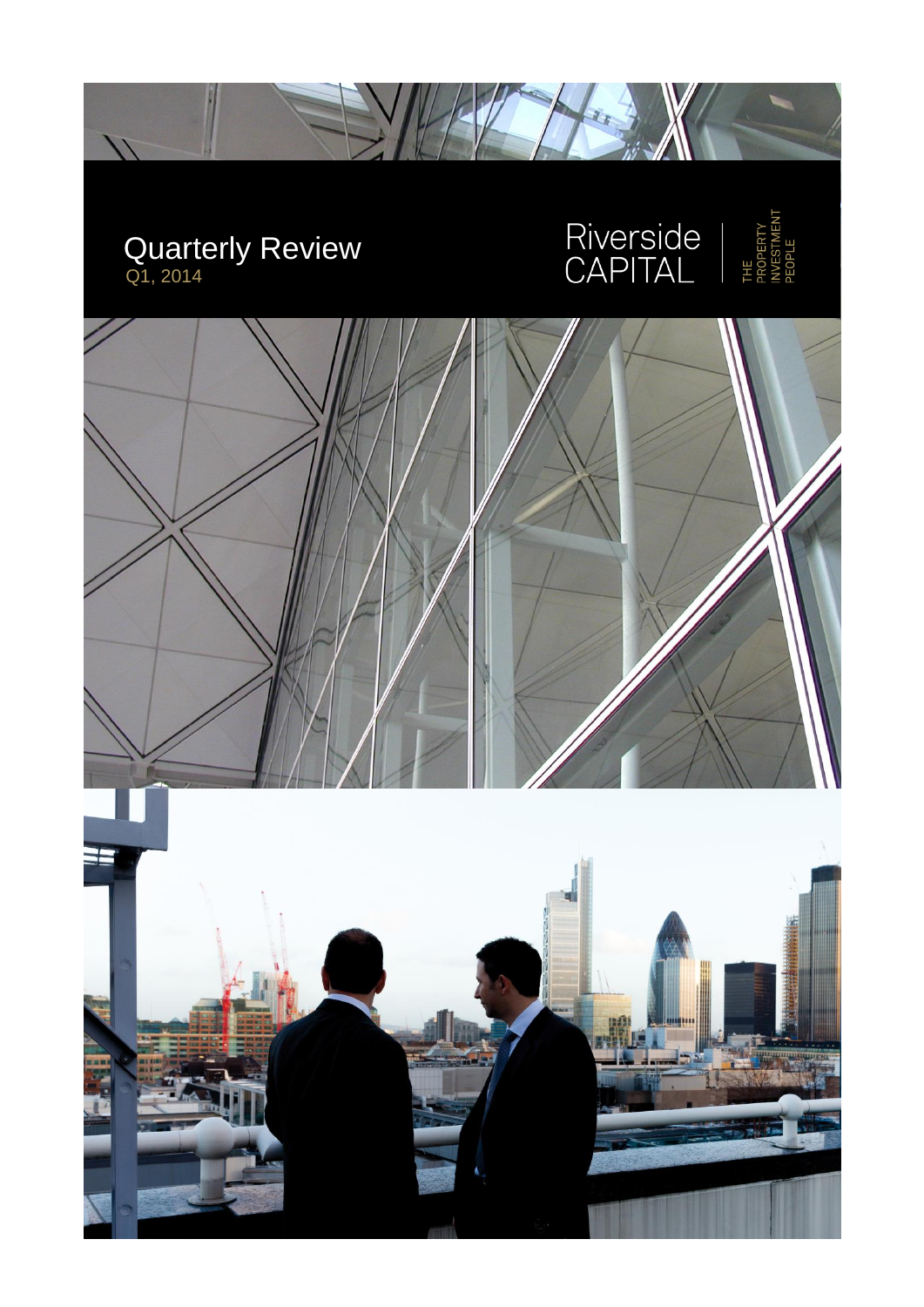The Spread of Economic Growth

### **Global Economic Review**

Coming into 2014 Central banks around the world have made it clear that they will maintain highly accommodative monetary policies and will be sensitive to any threats to growth. However, the continued recovery in the advanced economies means that interest rate rises are on the horizon, even if they take some time to come into effect.

Despite a difficult start to the year and an increase in geopolitical risk due to the political crisis in the Ukraine, the global economic recovery looks set to remain intact in 2014.

Hopes that the US economy would strengthen further over the 1st quarter took a back seat as macro factors such as business growth, manufacturing production, employment, consumer spending and housing activity generally disappointed, implying that growth will struggle to reach the predicted 2% annualised in Q1.

Europe is expected to do much better in 2014 than it has done over the previous 2 years as stable financial conditions are helping Europe recover from its "debt-crisis" recession. While this recovery seems set to continue this year, deflation risks persist in some peripheral nations, suggesting a continued need for caution.

Data showed that economic growth picked up in the Eurozone at the end of 2013, with a GDP growth rate of 0.3% for the fourth quarter (2013) compared to 0.1% in the third quarter (2013).

The upturn in activity continued into 2014, with the purchasing managers' indices (PMIs) still indicating expansion (the ninth consecutive month).

Fixed income markets defied end of 2013 predictions for a tough year ahead by broadly outperforming equity indices over the first quarter of 2014, despite mostly strong economic data from the UK and Eurozone.

The 10 year Treasury yield fell from 3.03% to 2.76% during the quarter. Gilts and (German) bunds saw similar moves; the 10 year gilt yield fell from 3.02% to 2.74%, and the equivalent bund fell from 1.93% to 1.57%.

At the last Federal Reserve (FED) meeting on March 19th 2014, the FED announced a further reduction of its monthly bond purchases from \$65 billion to \$55 billion and, despite rhetoric by the FED that it intends to keep interest rates low for an extended period after the end of the tapering cycle, rate rises are now firmly on

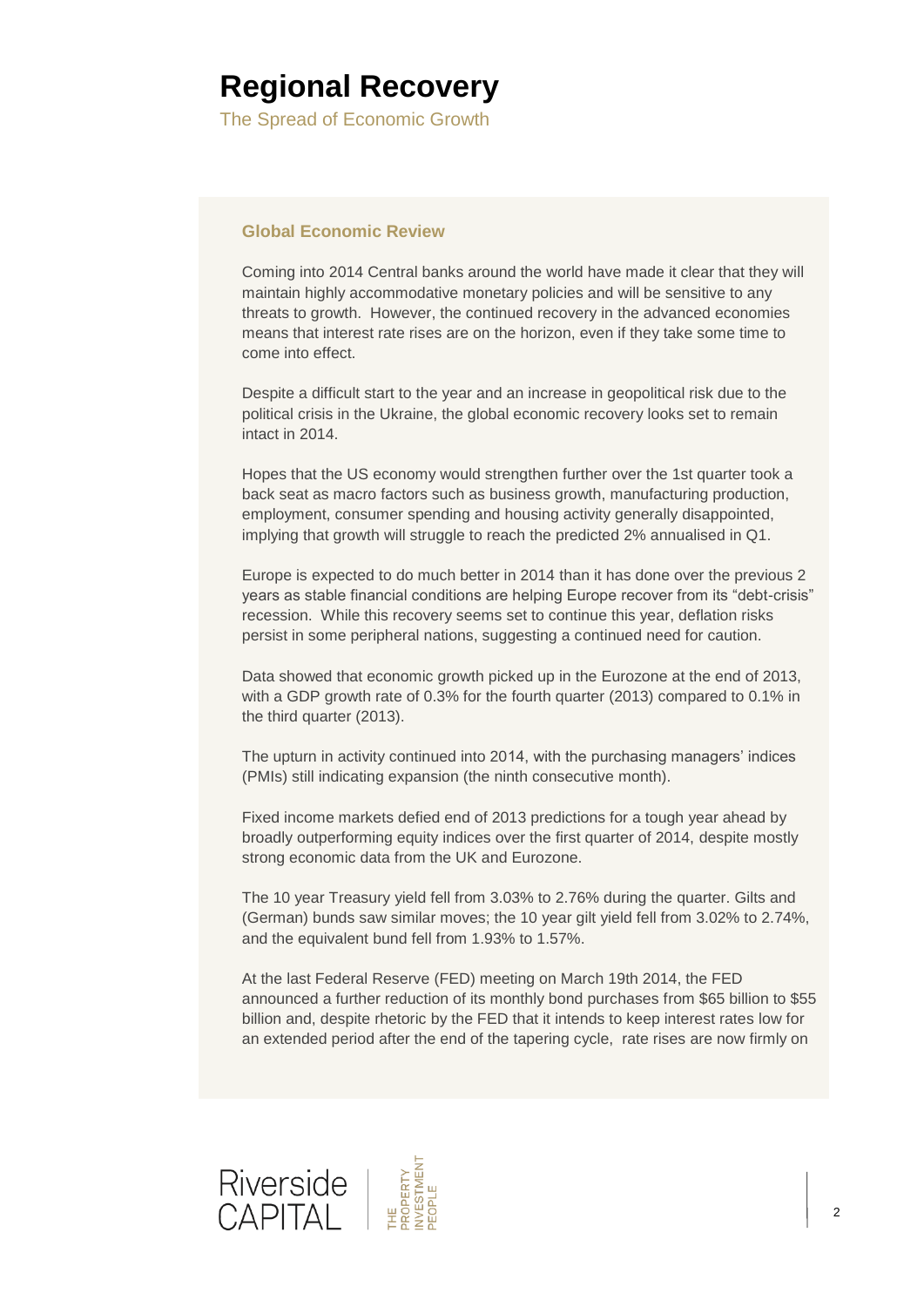The Spread of Economic Growth

the agenda in the US and UK over the coming 12 months, with a rise in the UK expected to come first.

Whatever the timeframe, it has been made clear that any eventual rises will be gradual and unlikely to take rates back to their long term averages.

### **UK Economic Review**

The IMF has stated that it expects Britain's economy to grow at a faster pace than all the other leading industrial nations in 2014.

Britain's economy picked up pace in the first quarter of this year but not quite as fast as economists had been expecting.

The Office for National Statistics (ONS) stated that GDP expanded by 0.8% in the first quarter after 0.7% growth in the final three months of last year. That was below economists' forecast of 0.9%, according to the consensus in a Reuters poll.

The most recent Bank of England credit conditions survey (covering Q1 2014) showed conditions improving for both companies and households, yet there are still concerns over rates and fees being imposed on small and medium-sized firms.

Consumer spending followed by the housing market continues to drive the UK economy forward. This has led to concerns that households are saving less and spending more, a potentially unsustainable mix given already high household indebtedness.

The overall picture is nonetheless encouraging. Survey evidence suggests the investment surge will continue and real incomes may also soon start to rise, adding to the picture of improving economic fundamentals that should support ongoing, robust growth in 2014.

Expectations that interest rates will rise next year are now significantly higher. This is due, partly, to the strength of the pound and unemployment falling to 6.9%, which is below the 7% threshold set for considering a rate rise under Forward Guidance Mark 1.

With unemployment falling far more quickly than expected, the BOE dropped the 7% threshold and updated the guidance to indicate that it will use a more opaque measure of 'spare capacity' in the economy and that more of this so-called 'slack' must be taken up by the recovery before interest rates can be lifted.

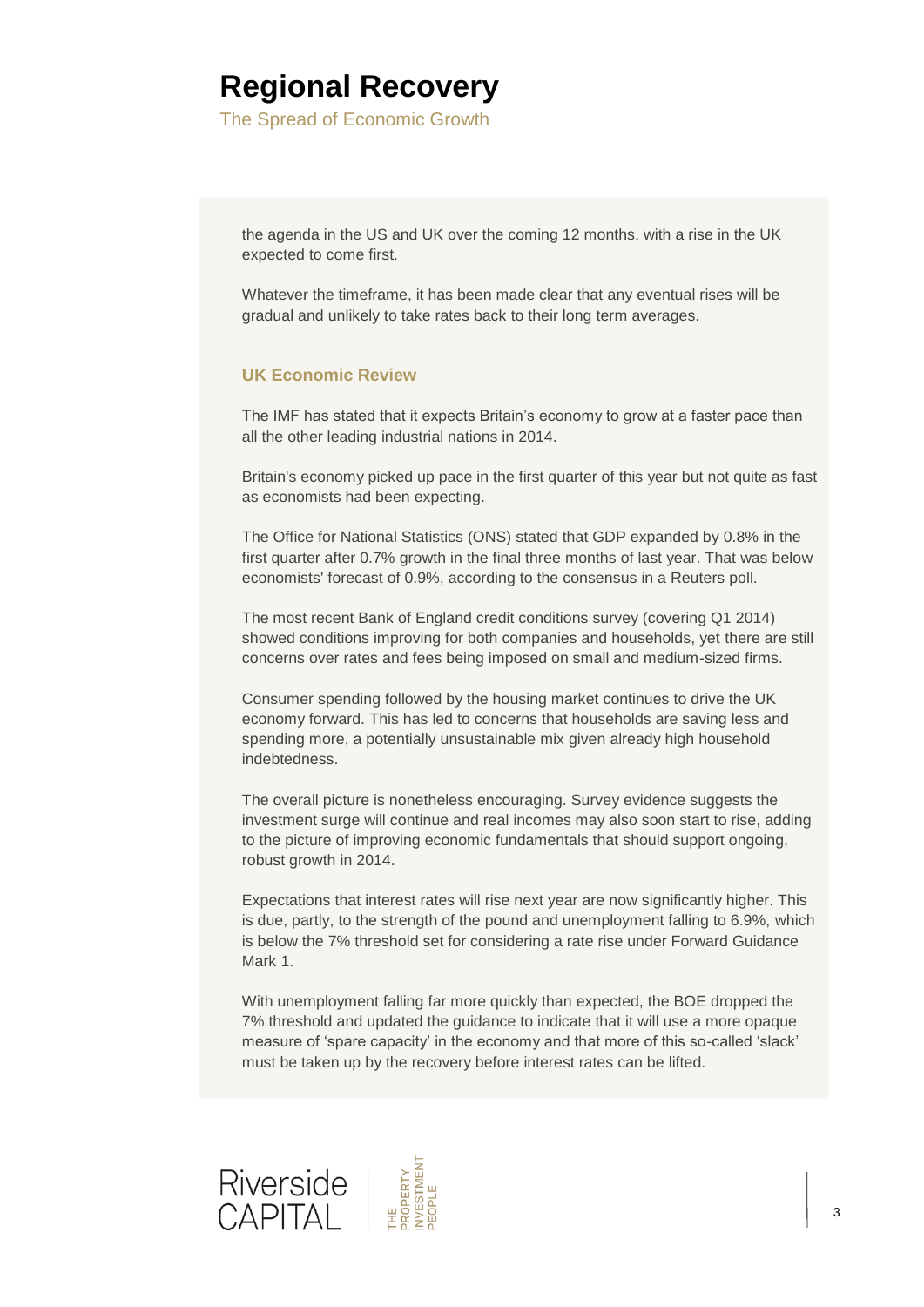The Spread of Economic Growth

There have been fears that cheap money would lead to higher inflation, but whilst the stock market is significantly higher – as are property prices – inflation hasn't fed through to the overall economy. According to CPI numbers, it has fallen below the 2% target for the first time since early 2010.



The latest labour market figures showed very strong growth in jobs in London over the last year. Data from the ONS published in April showed that workforce jobs in London increased by 2.0 per cent in the final quarter of 2013. Over the past year, this measure has increased by 6.1 per cent, the largest annual increase for London since the series began in 1996.

### **UK Property Market Review**

The recovery in the UK is well underway as an improvement in economic fundamentals offers stronger growth for real estate investors, in addition to stable income returns.

House prices have risen against a backdrop of low interest rates and government schemes put in place to encourage people to buy. Office of National Statistics figures showed that property values rose 9.1% in February compared to a year earlier, the highest annual increase in property values since June 2010.

Once again, London led the way as property values soared by 17.7% in February compared to the same month a year earlier. Taking London and the South East out

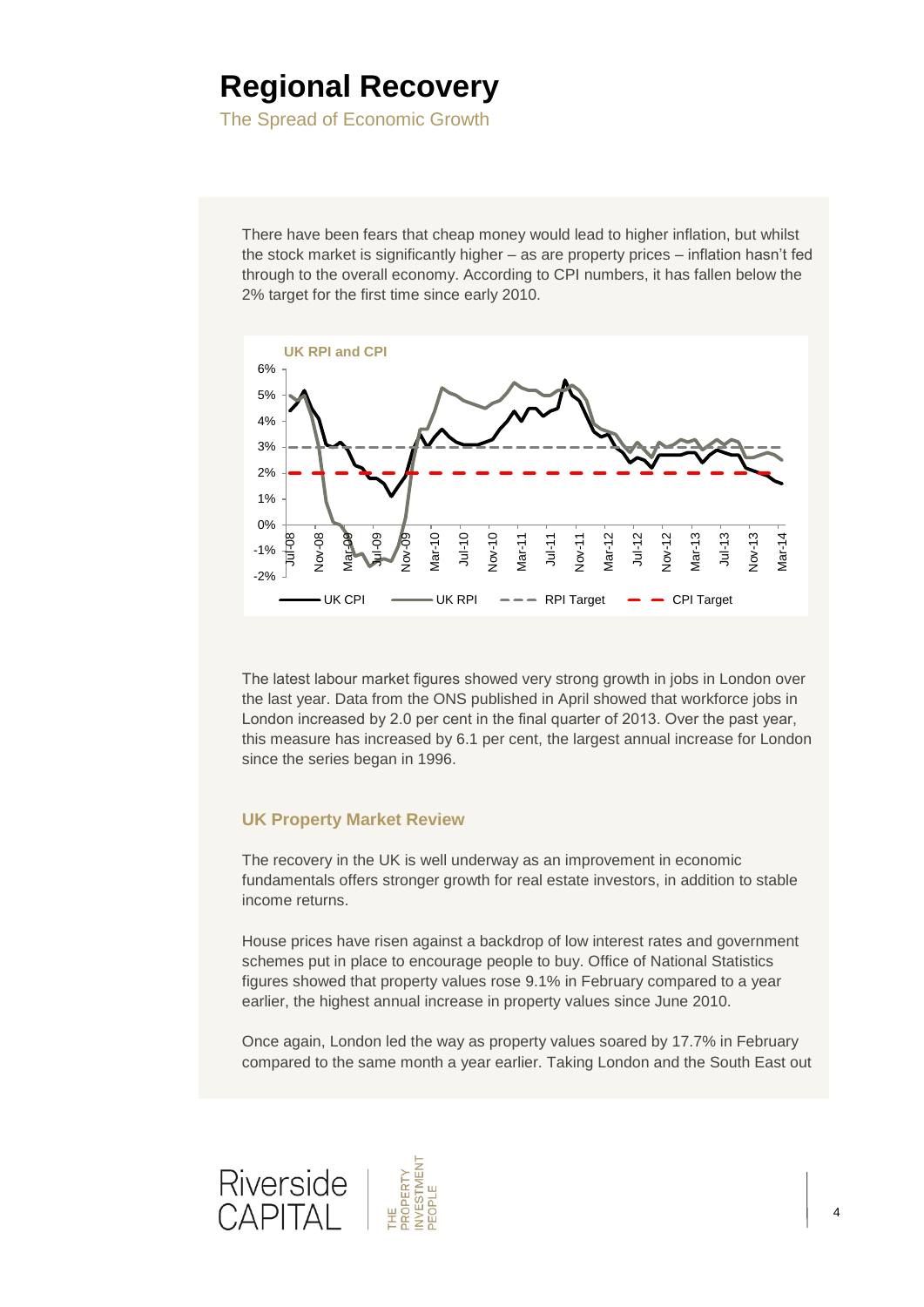The Spread of Economic Growth

of the data, average house prices nationally rose by, a still substantial, 5.8% annually.

The latest major reports from Halifax and Nationwide put annual house price inflation at 8.7% and 9.5% respectively; while the Royal Institution of Chartered Surveyors has said buyers chasing a short supply of decent homes for sale is driving up prices.

The RICS forecasts the average UK house price will rise by 6% a year for the next five years, pushing prices up 35% by 2020. There are fears, however, that house prices bouncing from a point where they were already high compared to wages will simply lock more buyers out.

Whilst a lack of supply has proved to be a big factor, cheap credit has been decisive in pushing prices higher over the last 12 months. The Help to buy scheme gave mortgage lenders an indemnity against losing money on riskier small deposit mortgages and the Funding for Lending scheme passed cheap money through banks and building societies to be lent out as mortgages.

New, tougher mortgage rules are already due to arrive later this month and whilst overall mortgage rates remain near record lows, some of the best rates on offer have been pulled and replaced with more expensive deals. Last year, a five-year fixed rate mortgage for those with a big deposit could be taken out at less than 2.5%. The best rates are now nearer 3%.

### **UK Commercial Property Review - Strong returns continue**

The recovery in UK [commercial](https://www.shawbrook.co.uk/partners/commercial-mortgage-partners/) real estate was further confirmed during Q1 2014, as values rose by 2.2% for all property, contributing to a total return of 3.7% for the period, according to the IPD UK Quarterly Property Index.

Although this represented a slight deceleration since Q4 2013, a return to rental growth for all sectors provided further evidence of the solid foundations now underpinning the market.

Phil Tily, Executive Director & Head of UK and Ireland, IPD, said: "The broader UK commercial real estate market continues to show signs of recovery and growth, with March proving to be the strongest month of 2014 so far."

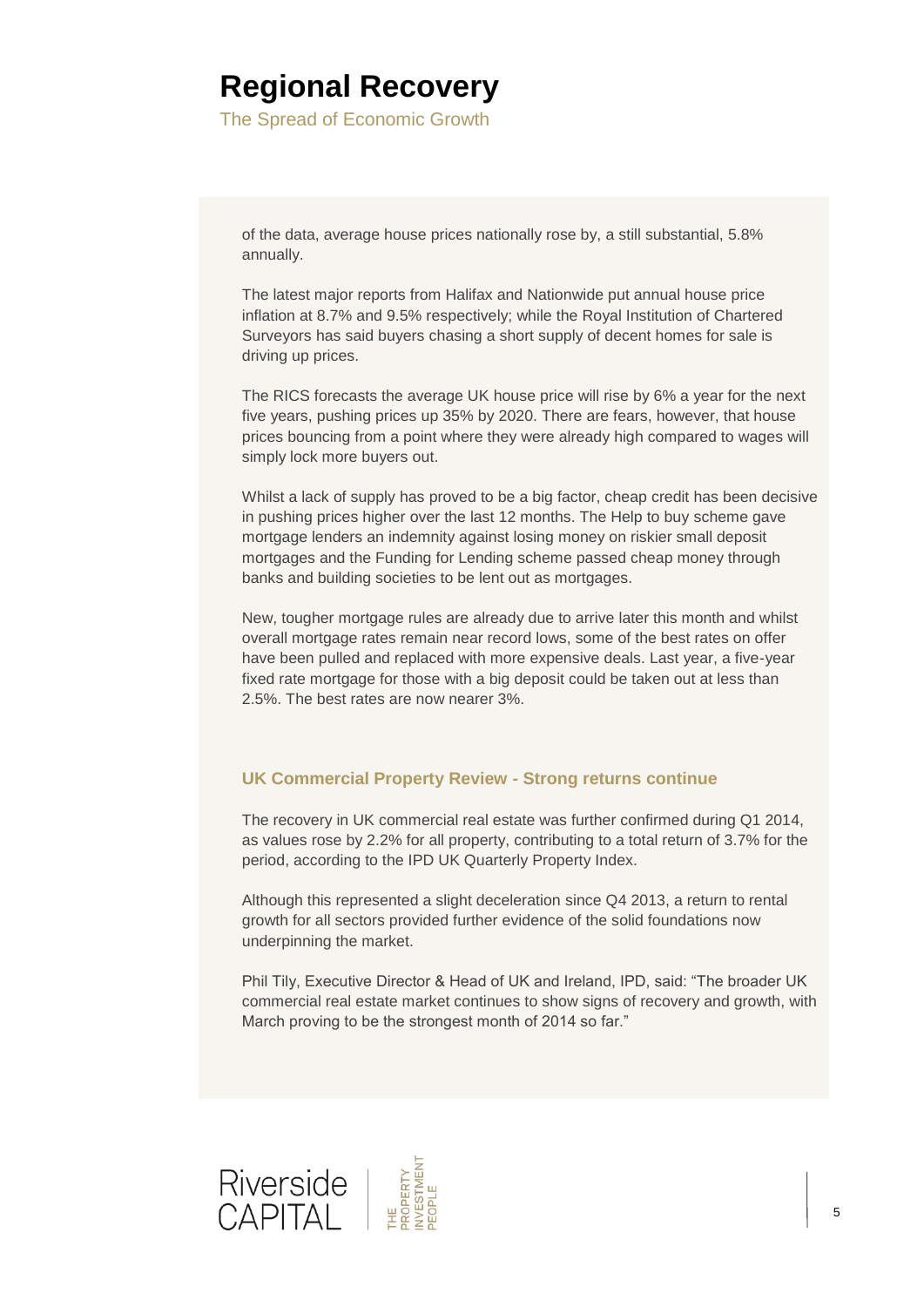The Spread of Economic Growth

| Quarterly Performance (%)  | Q1 2014             |                |                             | Q4 2013             |                |                      |
|----------------------------|---------------------|----------------|-----------------------------|---------------------|----------------|----------------------|
|                            | <b>All Property</b> | <b>Offices</b> | <b>Inner London offices</b> | <b>All Property</b> | <b>Offices</b> | Inner London offices |
| <b>Rental Value growth</b> | 0.7                 | 1.7            | 2.4                         | 0.5                 | 1.4            | 1.5                  |
| Capital growth             | 2.2                 | 3.6            | 4.4                         | 2.9                 | 4.4            | 5.9                  |
| Income return              | 1.4                 | 1.2            | 1.1                         | 1.4                 | 1.3            | 1.2                  |
| <b>Equivalent yield</b>    | 6.6                 | 6.7            | 7.0                         | 6.8                 | 7.0            | 7.0                  |
| <b>TOTAL RETURN</b>        | 3.7                 | 4.9            | 5.6                         | 4.4                 | 5.8            | 7.1                  |

According to the IPD UK Monthly Property Index, values have now risen by 6.8% over the last 10 months of consecutive growth, although overall they still remain below their 2007 peak levels.

The office sector led performance with a total return of 4.9% for the quarter, based on the strongest capital value growth of 3.6%. Industrials lagged slightly, returning 4.8%, though this was due more to their higher level of income return at 1.6% for the quarter when combined with value growth of 3.1%.

Capital values continued to rise across almost all regions in Q1 2014, with the most notable regional improvements in the office sector. Offices in the South West, North West, Yorkshire and Wales all saw gains in their levels of capital growth compared to the previous quarter.

Offices in the rest of the South East are now challenging London's West End in performance terms, each returning equally strong returns at 5.3% for the quarter. These were however both surpassed by West End retails, which returned 6.4%. This continuing strength of Central London underlines its reputation as a safe haven for international capital.

#### **Strong Start to the Year Vs Bonds & Equities**

The overall total return to UK real estate, at 3.7% for Q1 2014, exceeded the performance of both bonds and equities over the period, which stood at 2.5 per cent and -1.5 per cent respectively (JP Morgan 7-10 year/MSCI UK).

#### **Rental Growth Still Polarised**

Central London prime rents grew by 2.5% during the quarter, with the West End, City and Docklands all seeing similar growth. Prime rents across Central London are up 11.9% compared with the same time last year.

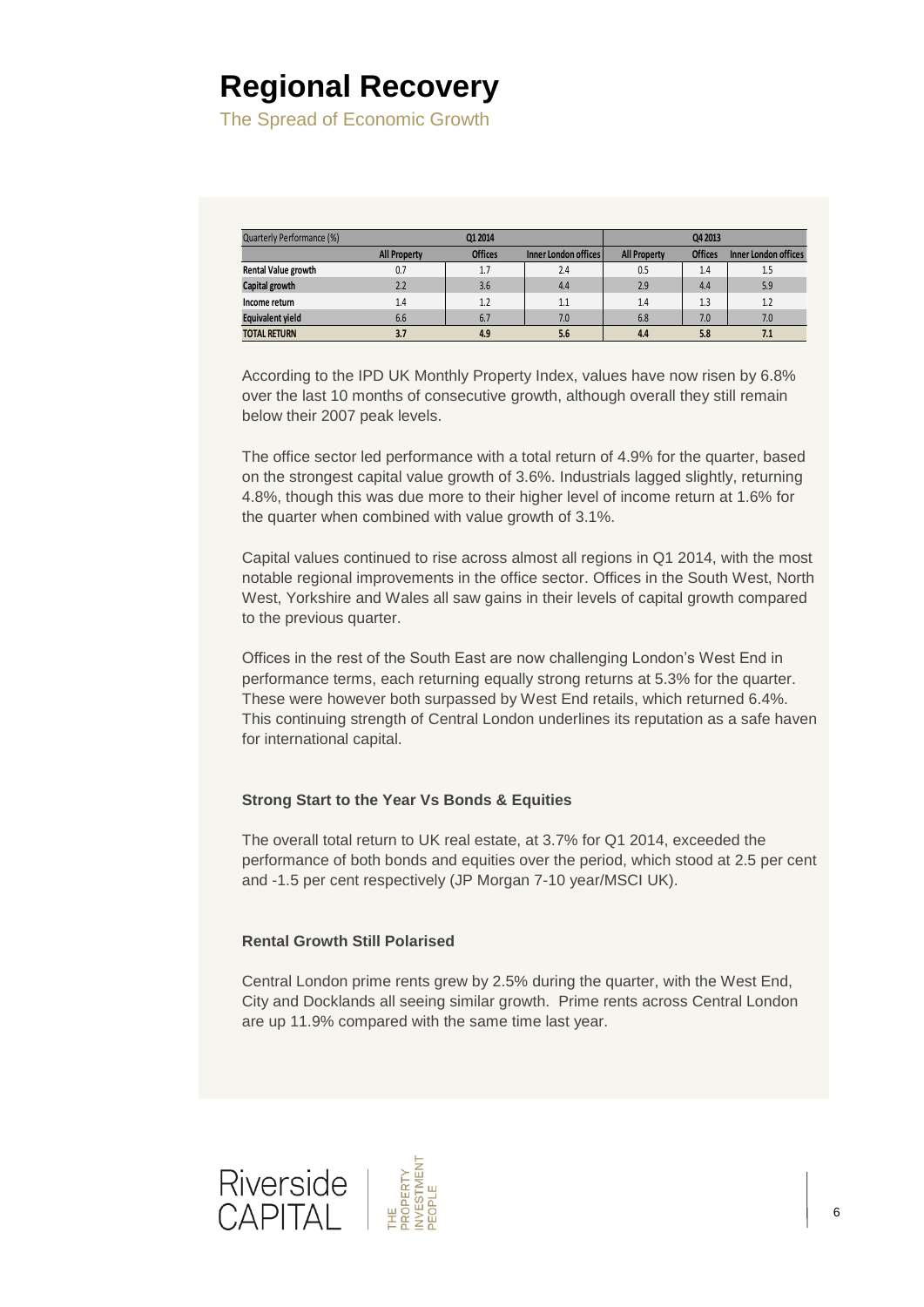The Spread of Economic Growth

Rental values have continued to struggle in the retail sector, as lacklustre occupier demand and muted consumer confidence kept rents flat last month. Retail rents have been in decline for over 70 consecutive months since May 2008, leading to a cumulative decline of -12.6%. While expanding businesses are again demanding space in offices and logistical parks, demand remains far more muted for retail space, particularly outside of key urban centres.

#### **Fall in investment volumes only temporary, with regional investment doubling over the last 12 months**

Overall investment volumes into the UK commercial property market was down on Q4 2013, however, the Q1 total is still the third highest recorded since 2007.

This, in our opinion, does not represent a shift in investor sentiment towards the asset class. Rather, It represents temporary respite given the exceptional level of activity towards the end of 2013 and perhaps more significantly a lack of current supply.

Capital inflows into the London market remained strong as Cushman & Wakefield revealed there was £4.13 billion-worth of Central London commercial property transactions in Q1 2014, the highest level of Central London investment ever recorded in Q1.

Overseas investors accounted for more than three-quarters of spending. Investors from around the world have been rushing to snap up London property in recent months, motivated by a search for returns in the low-yield environment, and a perception that real estate assets in Britain are secure.

In particular, cash from Asia and the Middle East is being placed in London because of its perceived status as a safe haven.

- City & Docklands transactions amounted to £3.31bn in the first quarter of 2014, a record result.
- West End Q1 deals totalled £824m. Whilst this is nearly a 20% decrease compared to Q1 2013, it results from a shortage of stock as opposed to a lack of demand.
- Investor attention turned to quality assets further from the core, resulting in downward pressure on yields, and driving superior returns through above average capital value growth.

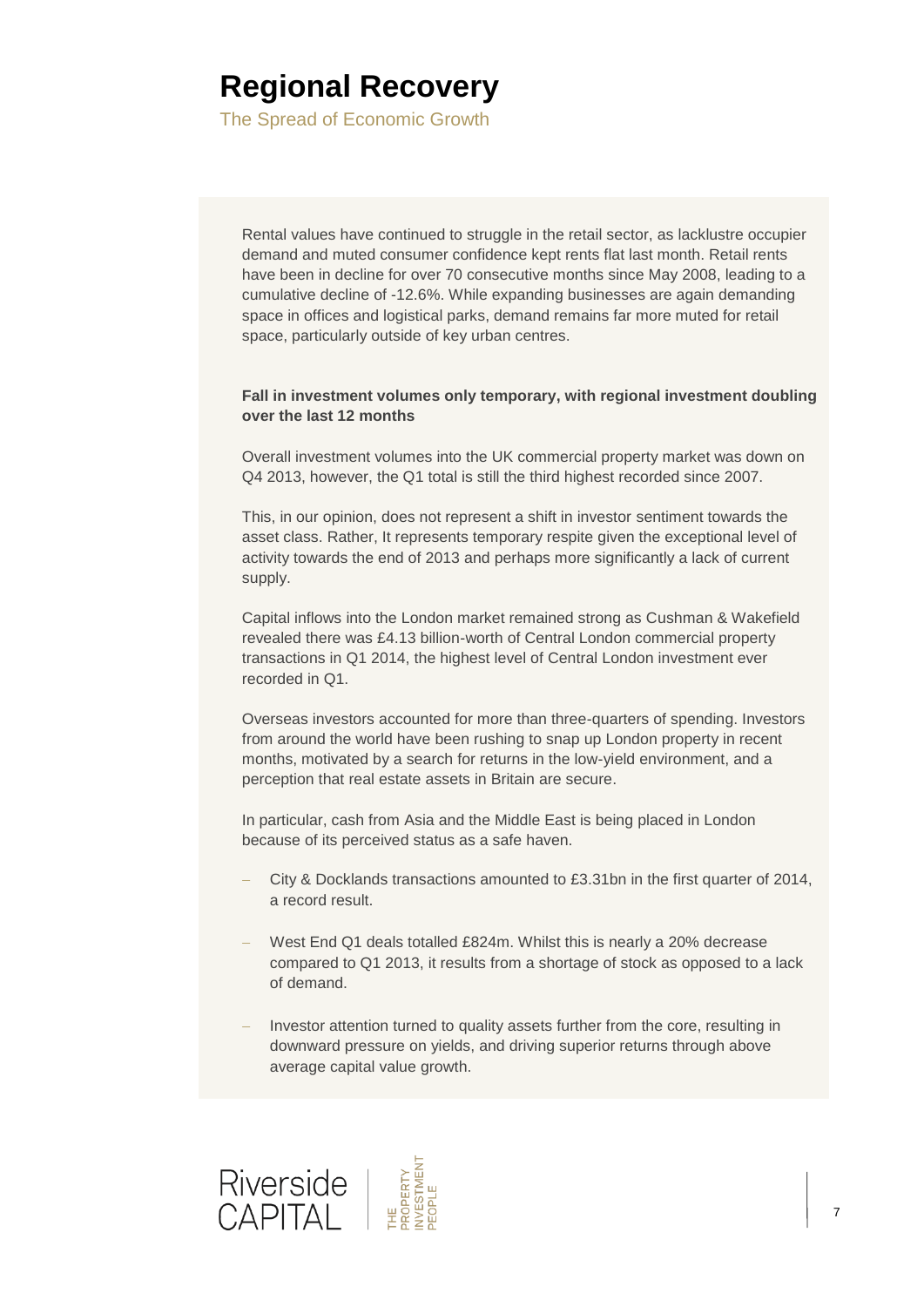The Spread of Economic Growth

There was a new dynamic at work over the 1st quarter of 2014 with UK institutions the biggest net buyers of UK commercial property.

Due to the increasing positive sentiment towards property as an asset class, retail inflows have picked up significantly. This will ensure that UK institutions will have big influence over the next 12 months.

During the initial stages of the recovery, inward Investment was mainly focused towards core, income-producing, London-based property on long leases. However, we have now started to see this investment broaden out towards the regions.

Despite the increased appetite for regional investments, there was a fall in overall investment from Q4 2013 to Q1 2014. However, in comparison to 12 months ago, investment into the regions has actually doubled.

The support for regional investment is growing and the demand for higher yielding assets outside of London is getting stronger.

#### **Occupier Market Strengthens**

The UK economy continues to improve and we are starting to see this translate into improvements in the occupier market. With companies more confident to commit to new leases, take up more space or move offices, demand has increased and supply of good quality space is starting to constrict.

This shortage is also particularly acute in multi-let industrials, where vacancy levels are falling sharply and putting upward pressure on rental values.

#### **Yields Continue to Move Inwards**

The demand for London remains strong; this in turn has led to a number of investors looking to the regional markets for greater value. Whilst there is still a lot of value outside of the Capital, pricing has started to increase.

This demand has also been reflected in a downward move in yields. Particularly in rest of UK offices, where the prime/tertiary yield gap narrowed by 1% over the first quarter.

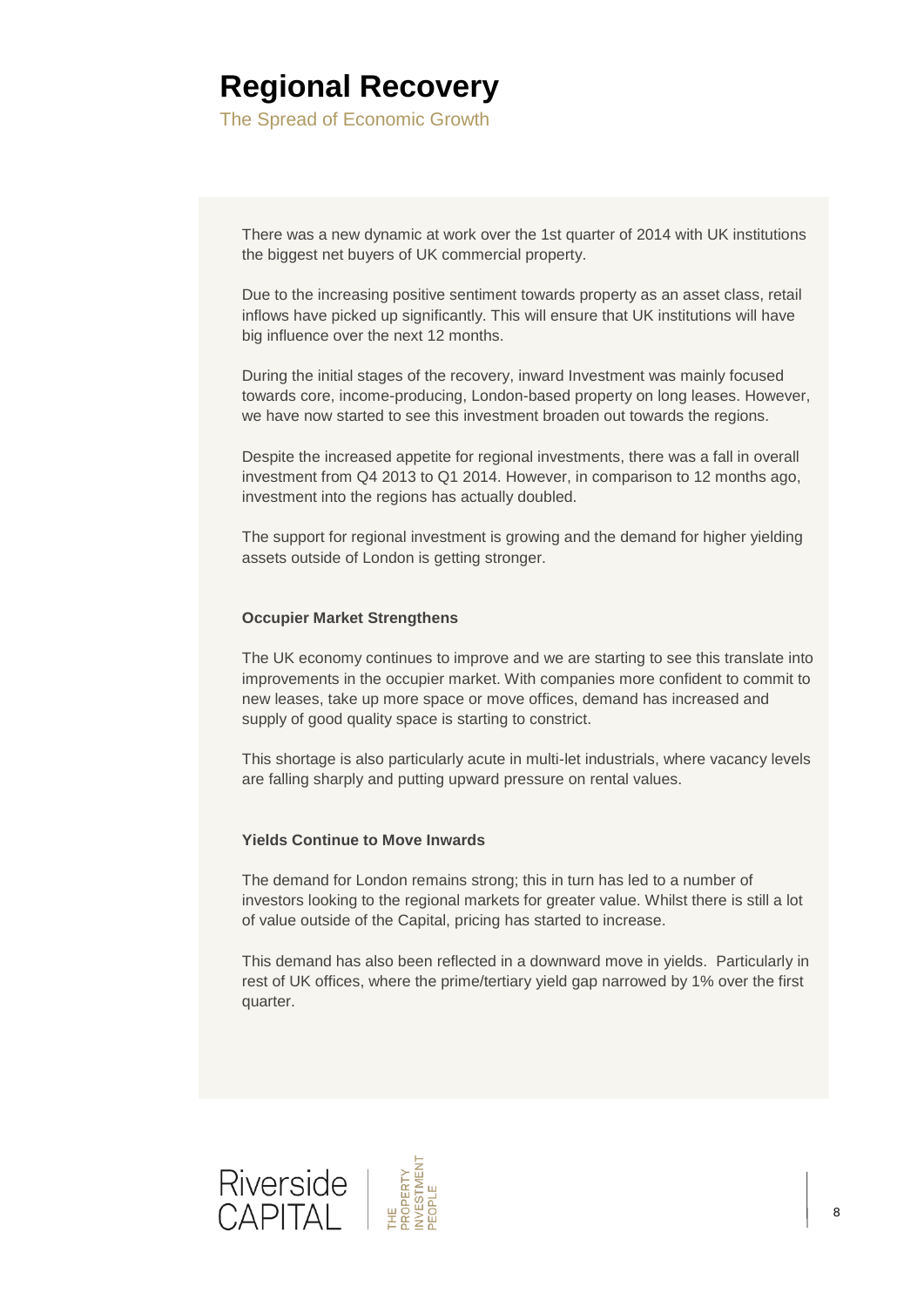The Spread of Economic Growth



The wide yield gap and the constrained supply of prime and good quality secondary stock within the Central London market will encourage investors to keep investing in the regions; however, there will be a limit as to how far up the risk curve investors will be prepared to go and tertiary properties will continue to struggle.

Market yields continue to come down, with City Offices at around 4.5% and West End Offices transacting at around 3.5%, both well below the historical average.

#### **Risk premium offered by commercial property remains well above average**

Commercial property continues to offer an attractive risk premium over government bonds (the risk free rate), particularly when you compare this to the average spread over the last 25 years of 230bp.

The spread between gilt yields and average property yields as reported by IPD currently stands at approximately 380bp.



**NVESTMENT** Riverside PROPERTY PIEOPLE CAPITAI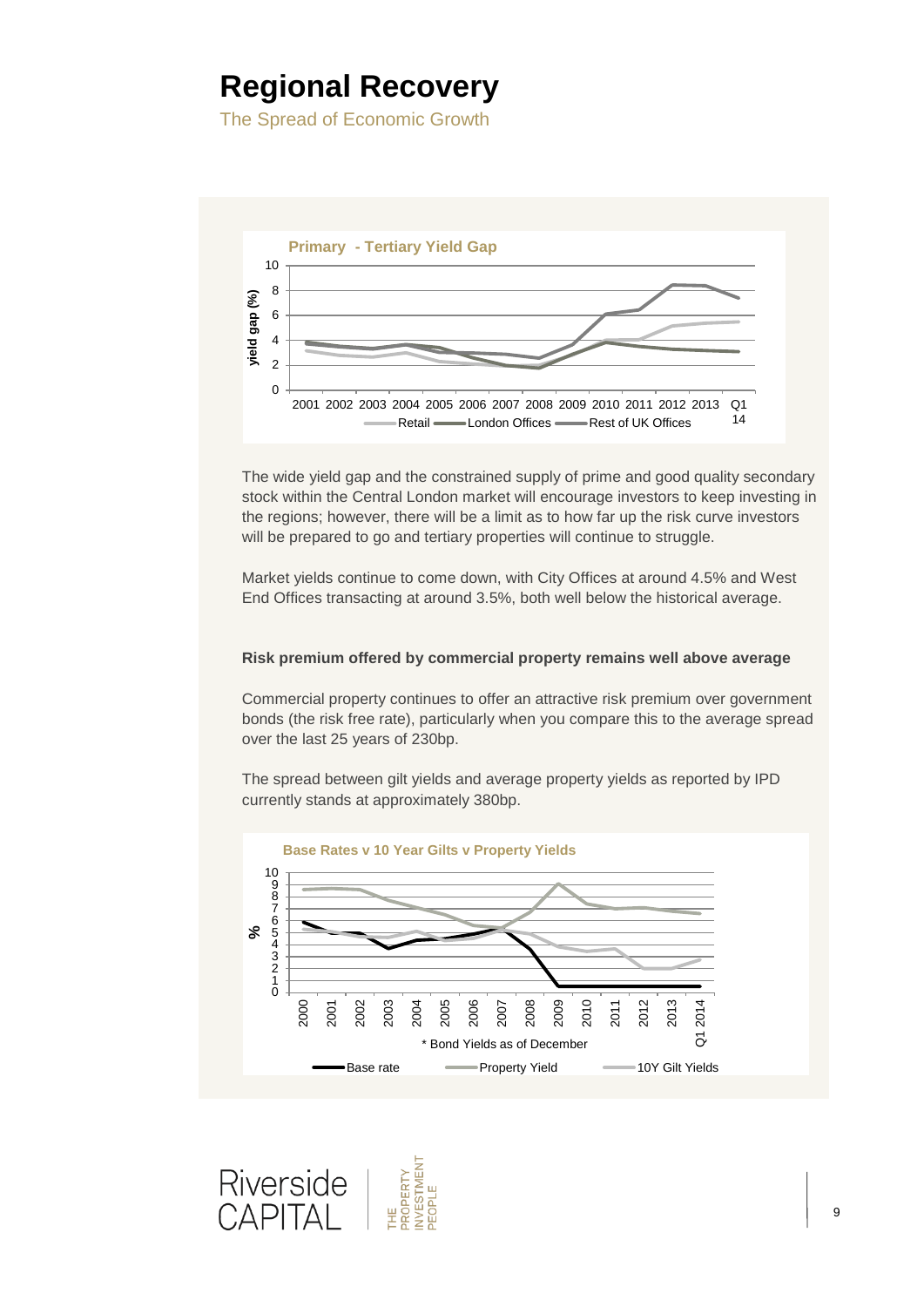The Spread of Economic Growth

#### **Headline Transactions, Q1 2014**

| <b>Address</b>             | Price (£m) | Yield (%) | Price (£/psf) |
|----------------------------|------------|-----------|---------------|
| Moore London, SE1          | 1,700      | 4.6       | 810           |
| Sixty London, EC1          | 250        | 4.6       | 1,064         |
| 1 St Martins Le Grand      | 163        | 5.76      | 592           |
| 7-10 Hanover Sq, W1        | 85.5       | n/a       |               |
| 141-142 New Bond St, W1    | c. 75      | 2.64      | 6,471         |
| Waterstones, Piccadily, W1 | 67.5       | 2.73      | 1,003         |

### **OUTLOOK**

- A hike in interest rates before the General Election is seen as increasingly likely. With the economy growing at its fastest pace for nearly seven years, and with unemployment down from 7.9% to 6.9% in the past 12 months, pressure is mounting on the Bank to act.
- Despite a fall in transactional volumes from Q3 2013 to Q1 2014, economic indicators lead us to believe that investment transactions in 2014 will surpass the overall total of 2013.
- Demand for UK property remains as high and the weight of money flowing into the London market will continue to remain strong.
- Industrials and offices, outside Central London, are the areas of the market most sought after by investors and are likely to continue to see the strongest performance, at least in the short term.
- A sustained UK economic recovery is predicted to lead to a reduction in spare capacity, providing a foundation for improved tenant demand and an upturn in rental growth over time.
- The outlook for the UK economy remains positive and is now the fastest growing economy in the G7.
- The latest labour market figures showed very strong growth in jobs in London over the last year and a pick-up in occupational markets is now starting to reflect this.